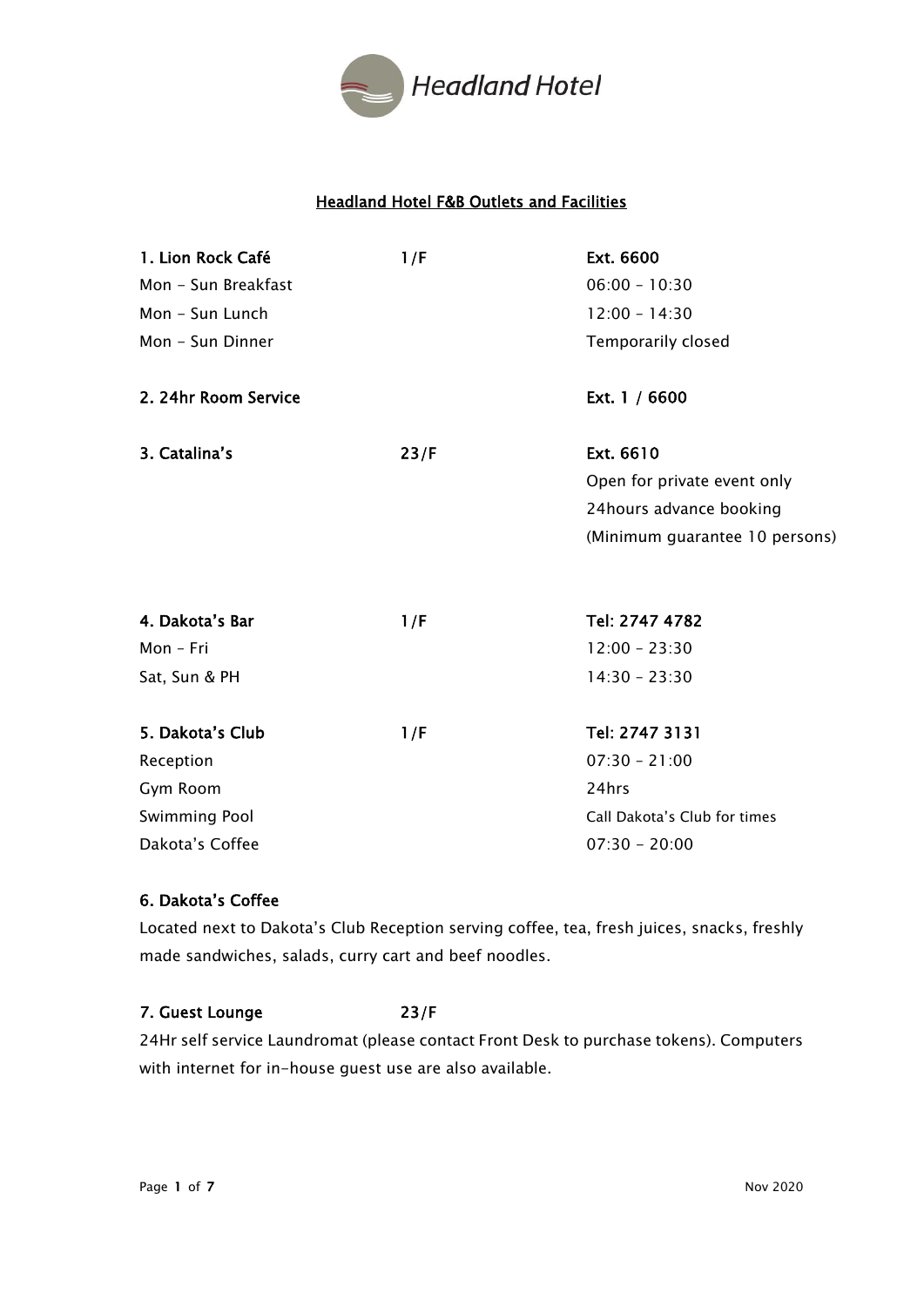

# Headland Hotel Service Directory

## Assistant Manager

An Assistant Manager is on call 24 hours a day is available for you at your convenience. The Assistant Manager can be contacted via the operator by dialling "0".

## Bank

A branch of HSBC with counter service operating at normal banking hours is located on the first floor of Cathay City in "The Street"; whilst an HSBC ATM's and a Bank of China ATM is available 24 hours.

## Bedside Console

Located on your bedside table are the controls for your power, room privacy (Do Not Disturb) and air conditioning. Please note that your room key needs to be placed in the key slot next to the entrance to activate the power in the room.

## Credit

The following credit cards are welcome; American Express, Visa, MasterCard and Diners Club. Personal cheques will not be accepted.

## Damage Policy

Damage to the property, including but not limited to guest rooms, fixtures, furnishings, artwork, décor, carpet or linens, will result to a fee applied to the registered guest for replacement or necessary specialized cleaning cost. Please inform Assistant Manager right after check in if there are any damages.

### Doctor

Should you require medical attention, kindly contact the Assistant Manager via the operator by dialling "0". Please note during office hours, clinics at HK International Airport and Tung Chung are available for consultations. Otherwise, a house doctor is on call 24 hours a day however it is subject to availability at the time of call. Please note all charges for Doctor Services are between the patient and the doctor and no hotel fee applies.

### Emergency

In the event of any emergency, please call the telephone operator by dialling "0" for assistance.

Page 2 of 7  $Nov 2020$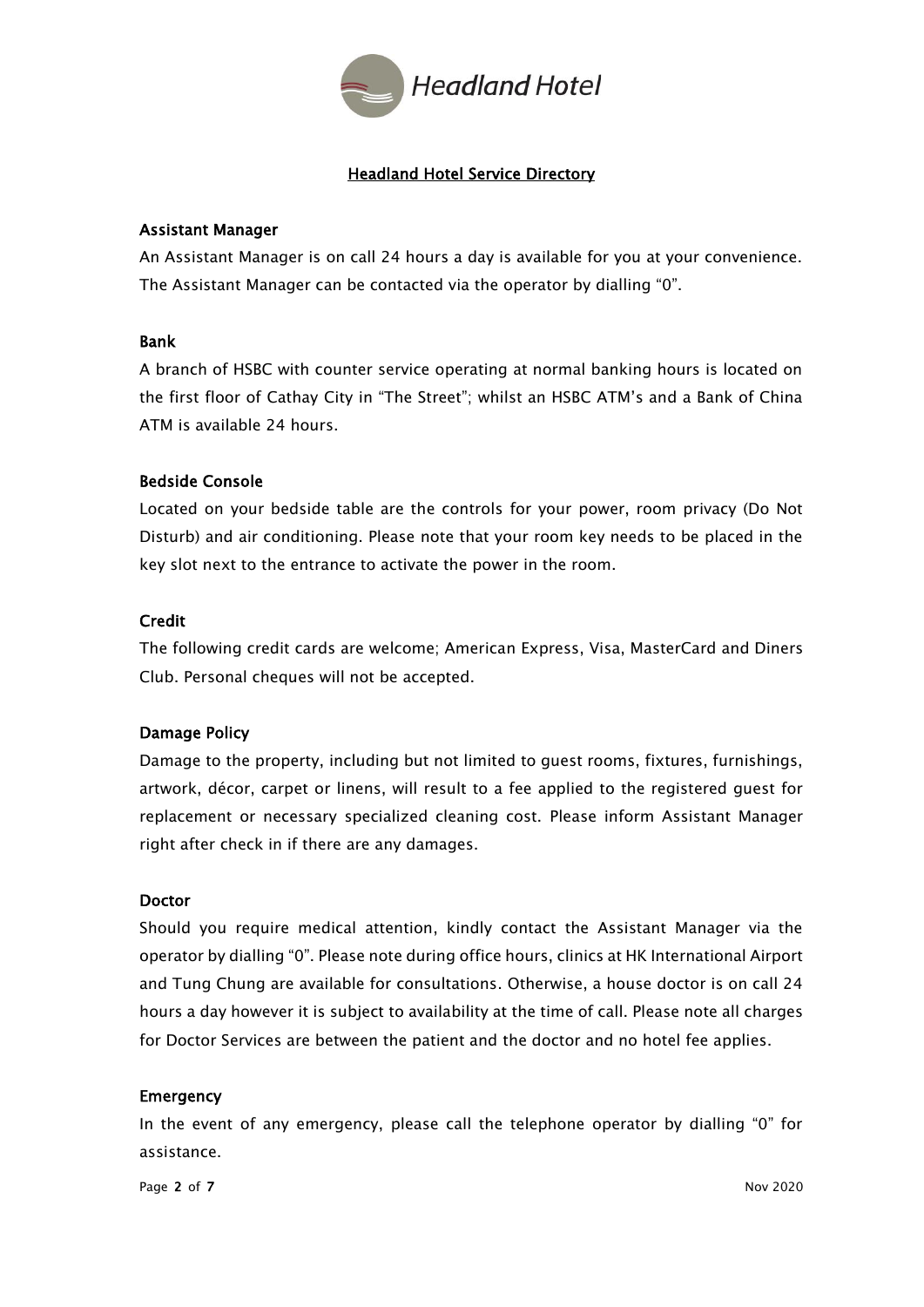

## Fridge

Your mini bar located in the room is not stocked; however, placed for your convenience for storing your own products. We suggest no perishable food and drinks such as ice cream and milk shake etc.

## Guest Lounge

The Guest Lounge is located on the 23<sup>rd</sup> Floor, exclusively for in-house registered guests only. The lounge is accessed via the elevator to the  $22<sup>nd</sup>$  Floor and subsequent used of the staircase located at the end of the 22<sup>nd</sup> floor hallway. The Guest Lounge is open 24 hours a day and requires your room key card for access. The lounge opens up to an outside balcony with views over Tung Chung; has computers installed by CX GalaCXy accessing the CX Intranet; has complimentary coffee and tea service (self-service); as well as a self-service Laundromat. The washing and drying machines require a store value card of \$28 to activate which are available for purchase from the Front Desk (\$50 refundable deposit is required for each store value card).

## Housekeeping

Housekeeping is operational 24hrs a day. Please call for additional pillows, supplies, blankets or anything to make your stay more comfortable.

## Humidity Control

A plastic card is inserted to the key slot next to the entrance to activate the power and air-conditioning in the room. In our collective effort to control the relative humidity of this room, we aim to maintain an in-room temperature of 21℃ by running the airconditioning system continuously. We kindly ask for your assistance to keep the airconditioning and/or dehumidifier (available on request) running at all times.

### Internet

Free in-room internet access is available via either a wireless WiFi or cabled broadband service.

- Each internet session valid for the entire period of your stay.
- Multiple devices at a time may be used
- Usage of this service is subject to acceptance of the terms and conditions found on the log in page.

In addition to the Intra CX / PC and Internet facilities located in Cathay City; guest can utilize the computers on the Guest Lounge (23 Floor) provided by CX GalaCXy.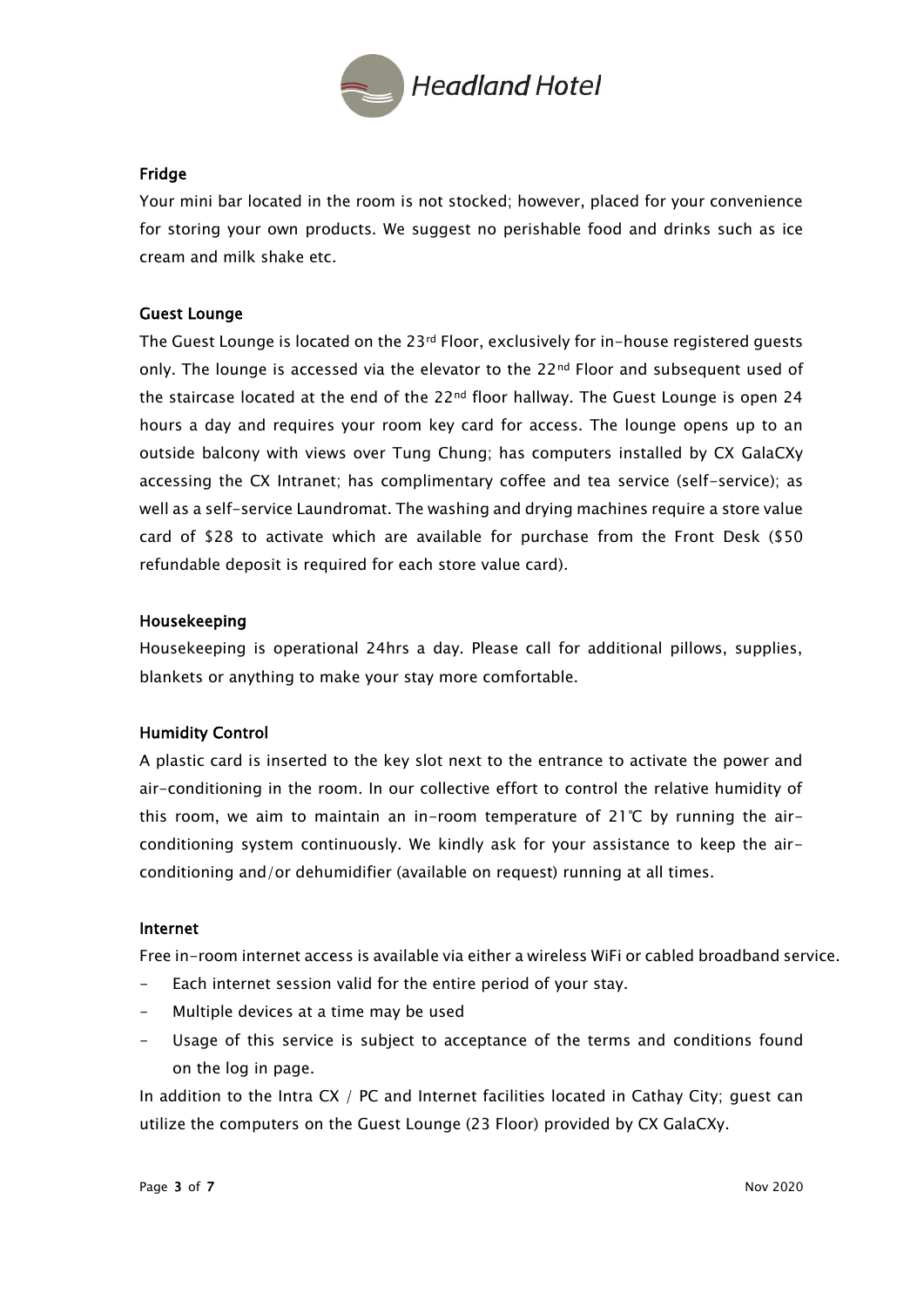

## **Laundry**

Same day laundry, dry cleaning and pressing service is offered if articles are handed in and collected before 09:30hrs. Your room will NOT be checked each morning for this service. Should you wish to use this service please complete the appropriate form in your closet and call Ext. 5 for collection of your items before 09:30hrs.

## Lost and Found

Articles left behind by hotel guests and found after departure will be kept for collection up to 7 (seven) days. After that time, unclaimed items will be disposed by the hotel as seen fit. Housekeeping will offer assistance in tracing or locating lost property.

## Luggage storage facility

Luggage storage service is available for in-house guest only and subject to availability. Should any luggage or item remain unclaimed upon expiry of the maximum storage period allowed or 7 days after check-out. Headland Hotels reserves the right and discretion to either continue storing the luggage (luggage storage owner shall be liable for such charges) or to dispose of the luggage or items without any liability to luggage owner.

Guests use the Hotel luggage storage facilities at their own risk. Headland Hotel will not be responsible for loss of or damage to the luggage, the contents therein or personal belongings (including any valuables, even if we have been advised) during storage or during the disposal process however caused. The owner hereby releases Headland Hotel from any liability in respect thereof.

We provide temporary storage for guest's luggage at a maximum duration of 24 hours and limited to one (1) piece per room. If longer storage is required, we charged HK\$100 a day or HK\$1,250 monthly.

### Messages

If your message light is on, please contact the operator for assistance. In addition, your room is equipped with voice mail and you may retrieve messages by pressing the voice mail button and following the prompts.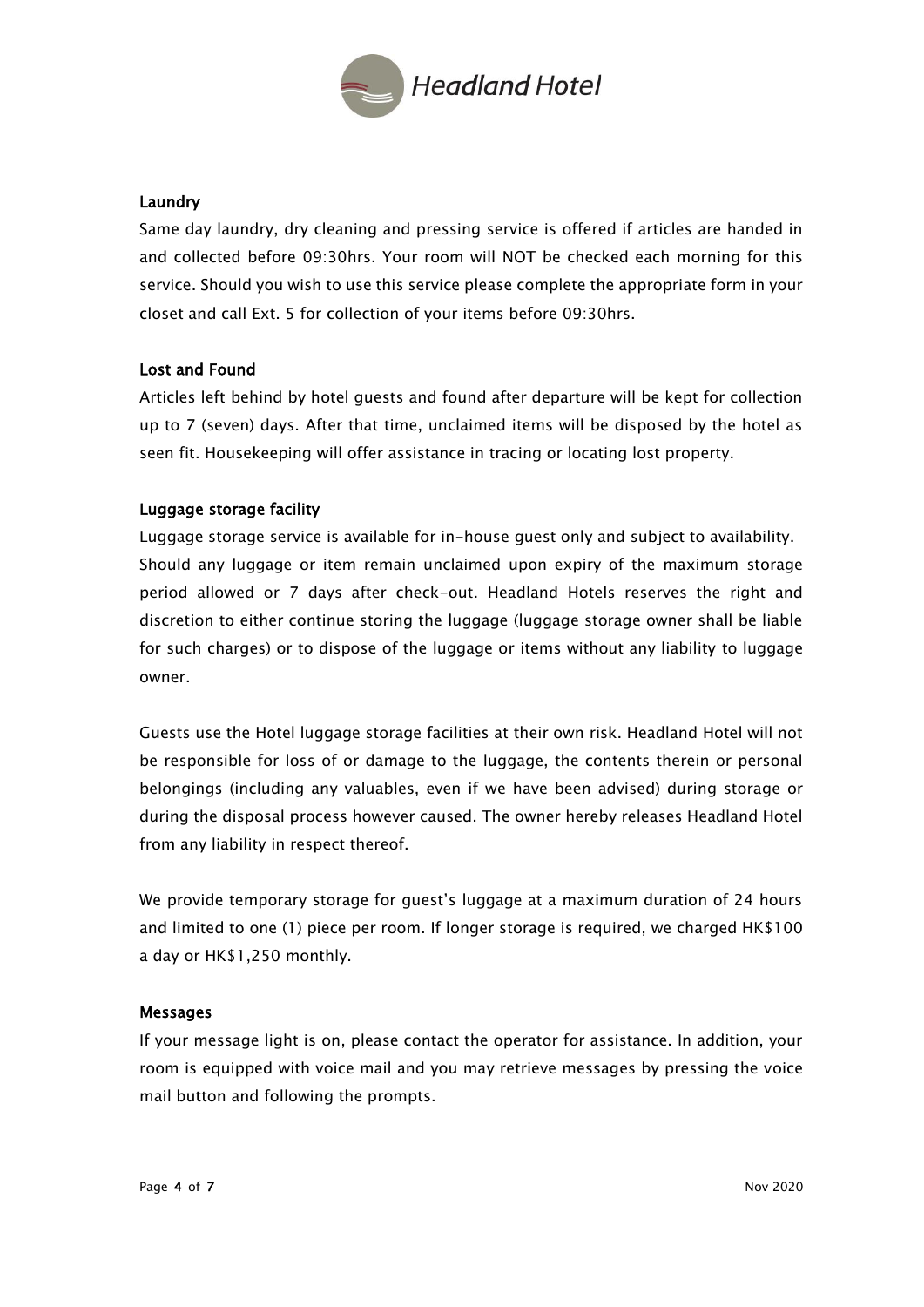

### Noisy Maintenance Work

Please be advised that whenever it is necessary to carry out noisy maintenance work, we will always ensure that this is limited to between 3pm – 4pm. If for any particular reason these hours need to be amended or extended, we will of course advise you accordingly. We are aware that noisy work is an inconvenience at any time of the day and although not 100% satisfactory, this seems the most suitable for majority's sleeping patterns.

## Non-Smoking Policy

To protect and enhance our indoor air quality and to contribute to the health and wellbeing of our guests, the Headland Hotel is a smoke-free property. Smoking is prohibited in all the enclosed areas within the property without exception. This includes guest rooms, common areas, meeting rooms, guest lounge, elevators, stairs, restrooms, pool areas, outside entrance and lobby areas.

While Headland Hotel is a 100% in-door smoke free environment, the Terrace Garden on the 1F and the 23F Guest Lounge outdoor terrace are available for smoking guests. A non-refundable HK\$1,500 sanitizing fee will be applied to those violating the hotel's non-smoking policy.

## Safe Deposit Boxes

Safe deposit boxes are available in your room. Mini El Safes are located in the closets of your room. It should be noted that the Hotel will not assume any liability for the reported loss of any item in your room, including the reported contents of the safety deposit box. It is recommended however, to keep all valuable items locked in this device.

### **Security**

The Headland Hotel is patrolled regularly and CCTV covers guest floors for your added safety. It is advisable however, to make use of the peep hole prior to opening the room door and using the door lock and security bar when in your room for added security. It is also advisable to only open your door to people you know or those in hotel uniform with hotel name badges.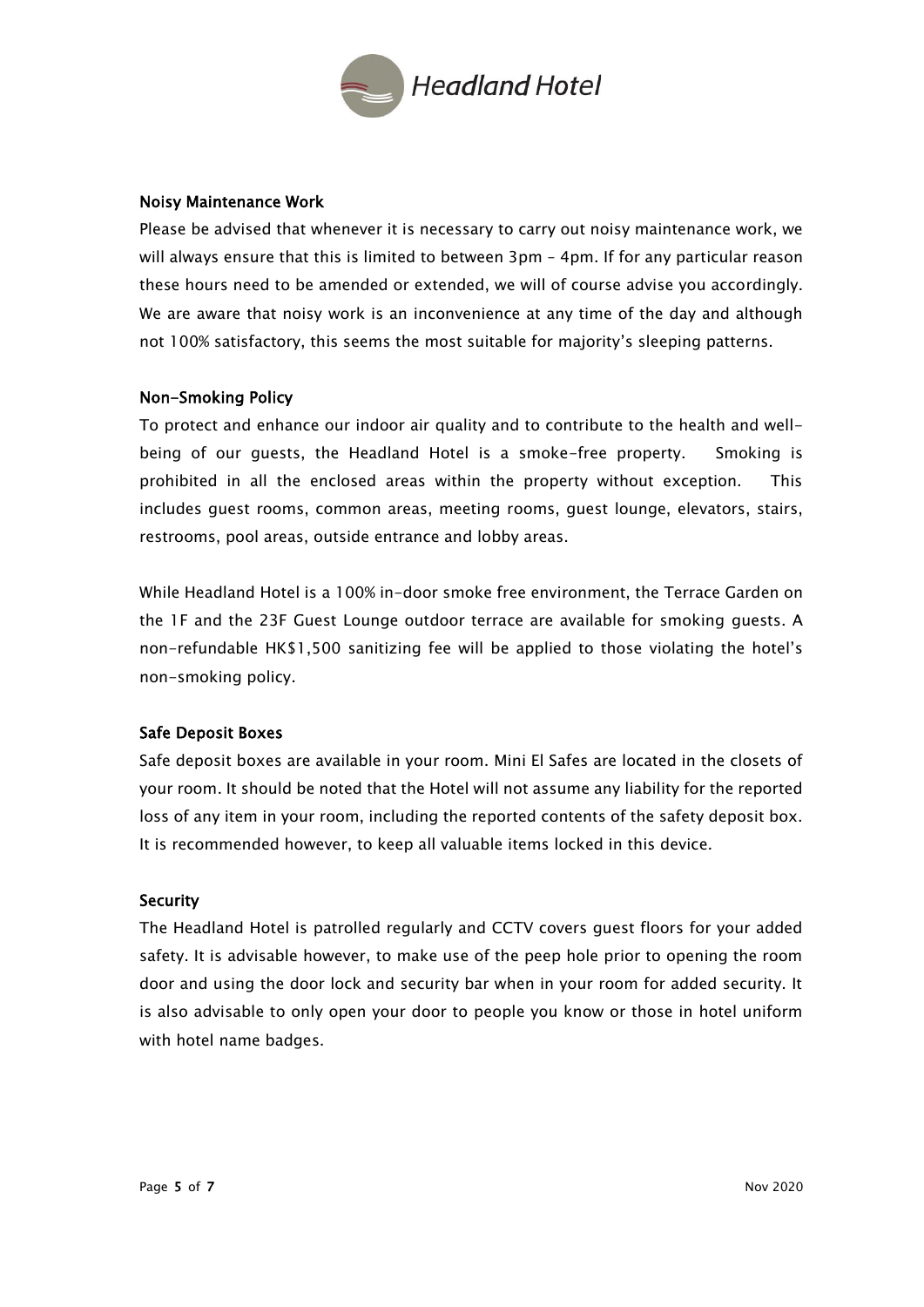

## Swimming Pool (2747 3131)

Headland Hotel has a 25-meter outdoor swimming pool located on the 3rd floor of Dakota's Club. Registered Hotel guests are entitled to complimentary access. Guests of registered users are required to pay the entrance fee. The swimming pool is not heated and is closed in the winter. Times of operation change during the summer months – please contact Dakota's Club for opening times.

### Sauna

Located in the changing rooms on the ground floor of the Dakota Club. Open 07:00 to 22:00 daily.

### Squash

Two (2) Squash courts are available for hire in Dakota's Club. Rackets can also be borrowed.

## Tennis

There is one Tennis Court available for hire and use in Dakota's Club; rackets can also be borrowed.

### Telephone Service

IDD – Please dial  $9 + 001 +$  Country Code + Number Please note there is a \$25 service charge for each successful call regardless of duration. Local calls - Please dial  $9 +$  Local number / All local calls are free of charge. Room to Room – please dial 8 and the room number

### **Transportation**

Public buses from CX City that take you to Tung Chung, where you may use the MTR to get to Central, Tsim Sha Tsui and other areas of Hong Kong are S52, S64 and S64C.

Please note however that the last MTR from Hong Kong Station to Tung Chung departs at approximately 12:40am arriving to Tung Chung after 01:00. The last bus from Tung Chung to CX City departs at midnight. It is either a 20min walk or cab fare of around \$35 from Tung Chung MTR station.

Other options to and from CX City are via the selection of CItybus ''E'' buses to and from